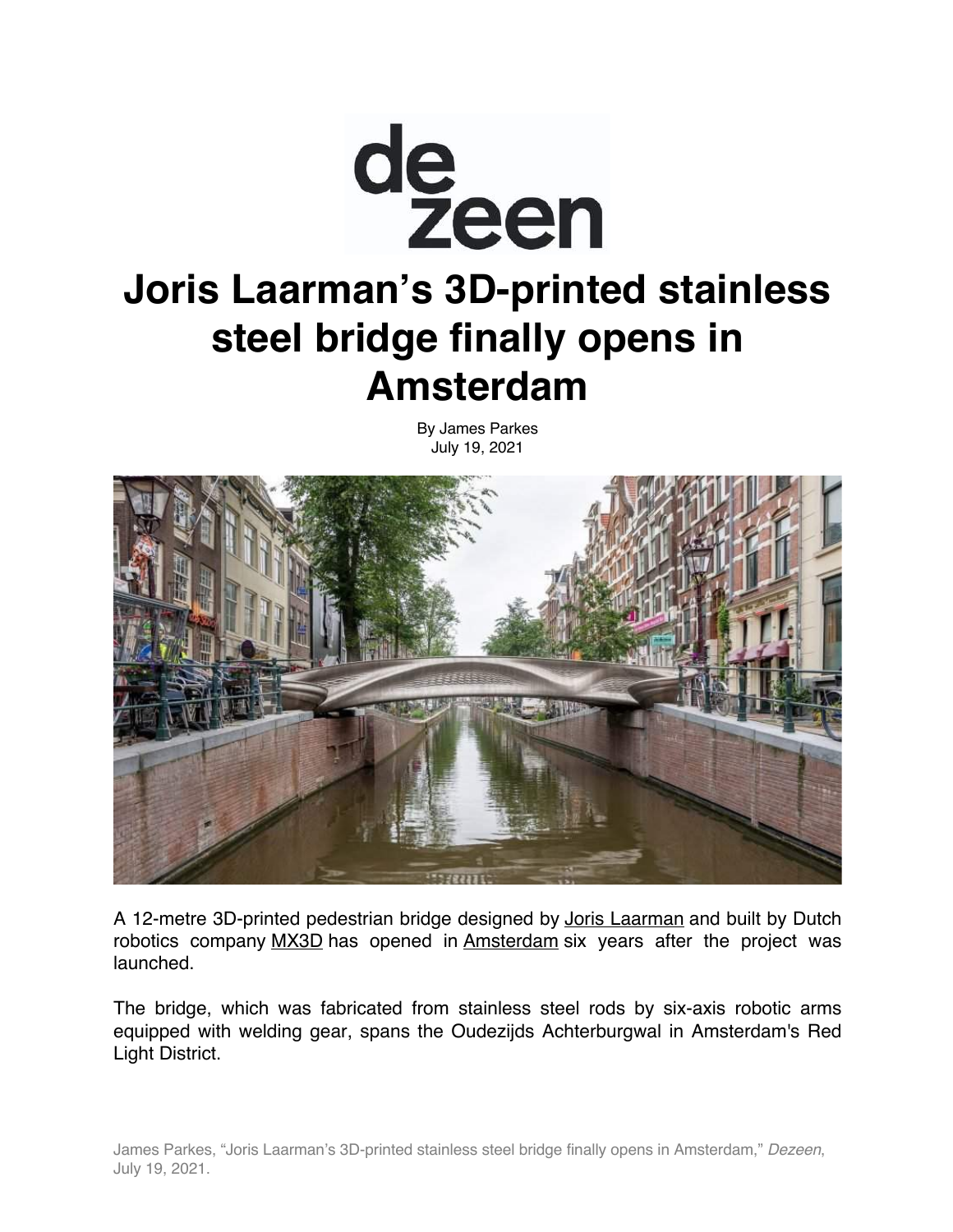

Top: MX3D Bridge is located in the Red Light District. Above: it was 3D-printed from stainless steel

Named MX3D Bridge, it was designed by Dutch studio Joris Laarman Lab in collaboration with MX3D, a technology company co-founded by Laarman, and engineering firm Arup.

The structure used 4,500 kilograms of stainless steel, which was 3D-printed by robots in a factory over a period of six months before been craned into position over the canal this year.

Its curving S-shaped form and balustrades with lattice-style perforations were designed using parametric modelling software.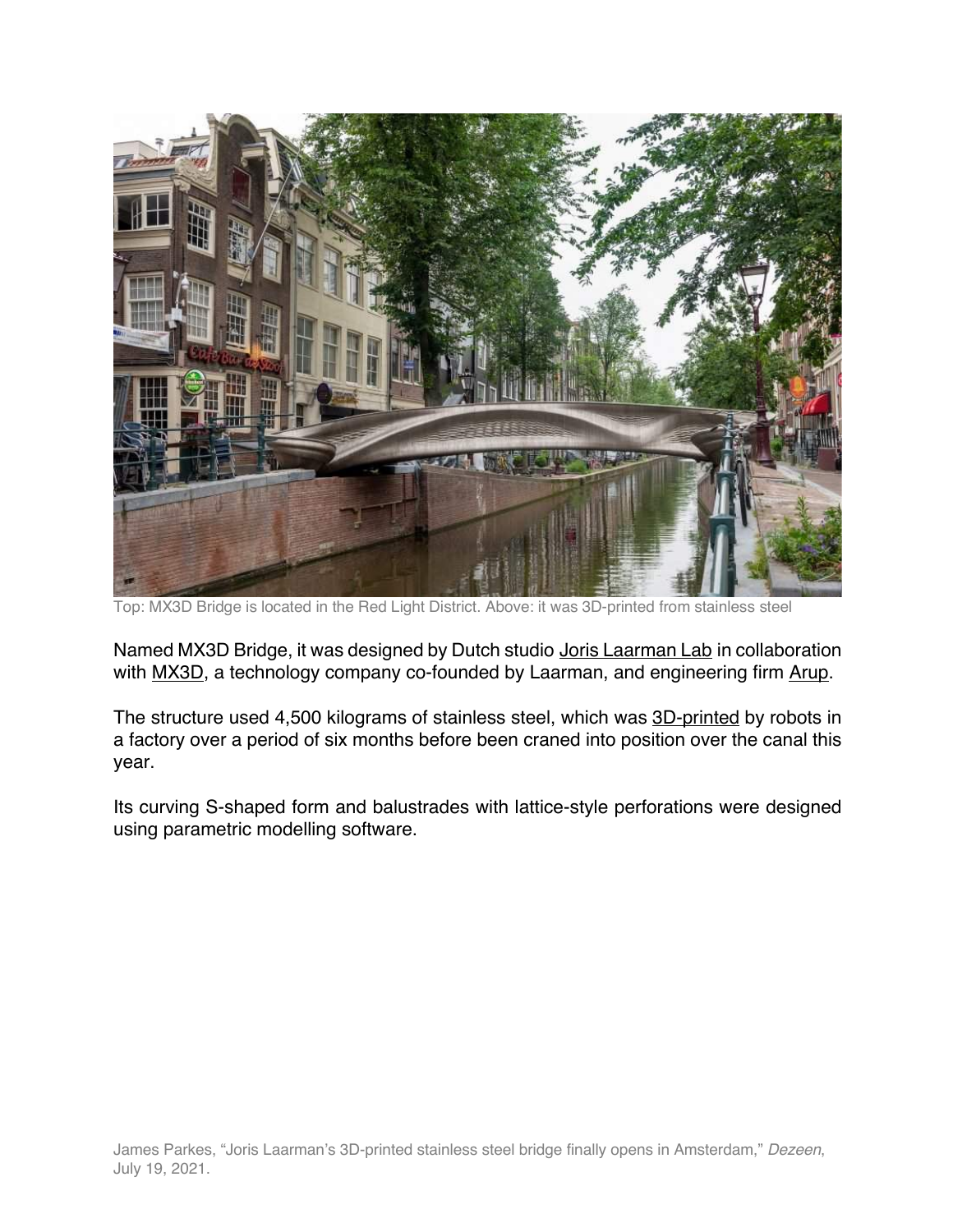

The bridge was constructed using robotic printers. Photo is by Adriaan de Groot

The team behind the bridge claimed the technique showed how 3D-printing technology can lead to more efficient structures that use less material.

"This robotic technology finally allows larger optimized designs to be 3D-printed in metal," said MX3D co-founder Gijs van der Velden.

"This causes significant weight reduction and reduced impact for parts manufactured in the tooling, oil and gas and construction industries."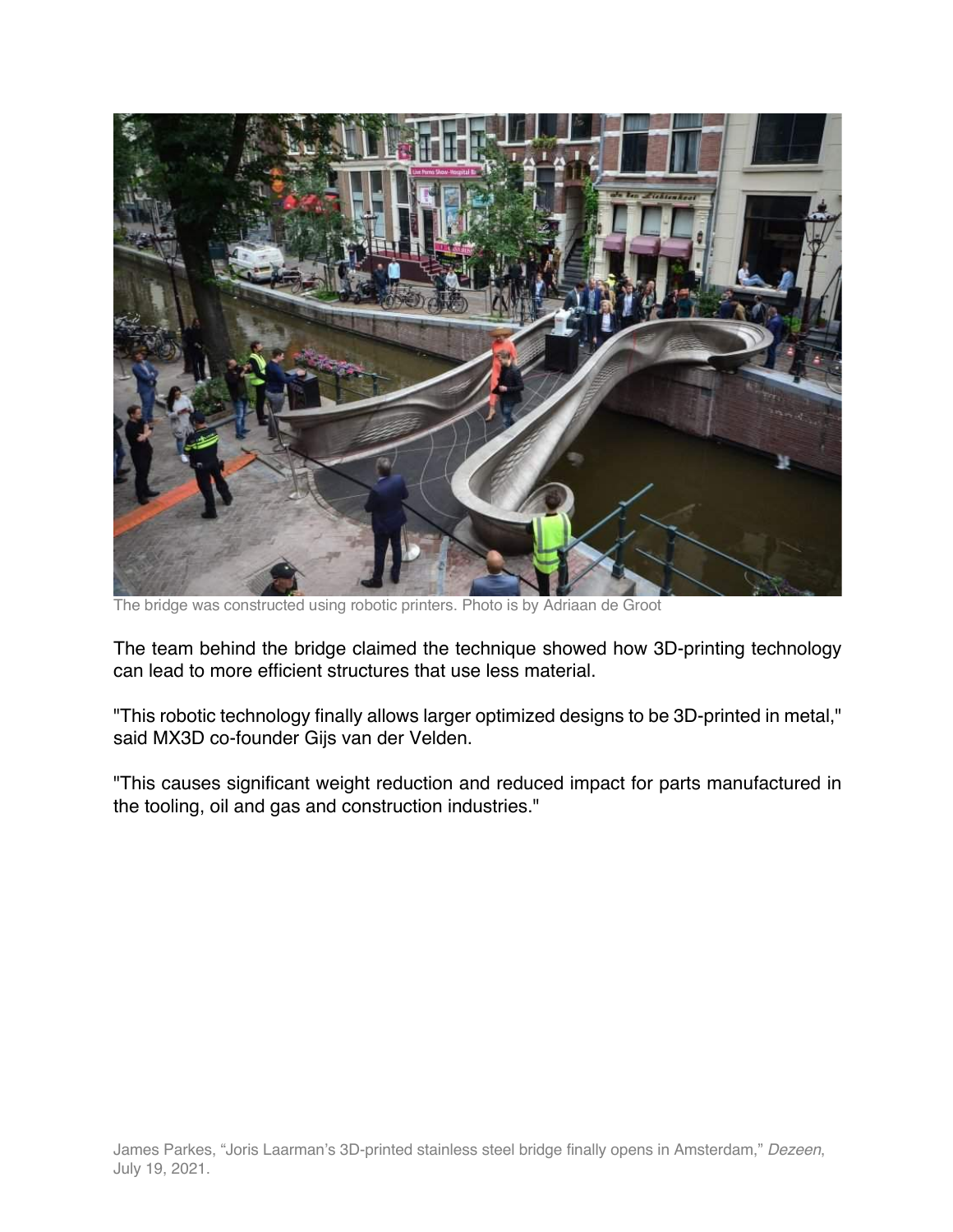

It has perforated balustrades. Photo is by Jande Groen

The technique can lead to more sustainable structures, the team claimed. "The industry is facing a huge challenge in becoming carbon-neutral in 2050," said Arup structural engineer Stijn Joosten.

"By stepping up our game and the will to make a change as designers and engineers, we can bring the necessary innovation to make a difference in tomorrow's built environment."

However, architect Philip Oldfield calculated that the stainless steel used in the structure has 27.7 tonnes of embodied carbon.

"Stainless steel has an embodied carbon of 6.15kgCO2/kg," tweeted Oldfield, who is head of the art, design and architecture school at the University of New South Wales in Australia. "This bridge then has an #embodiedcarbon of at least 27.7 tonnes of CO2 to span a few metres."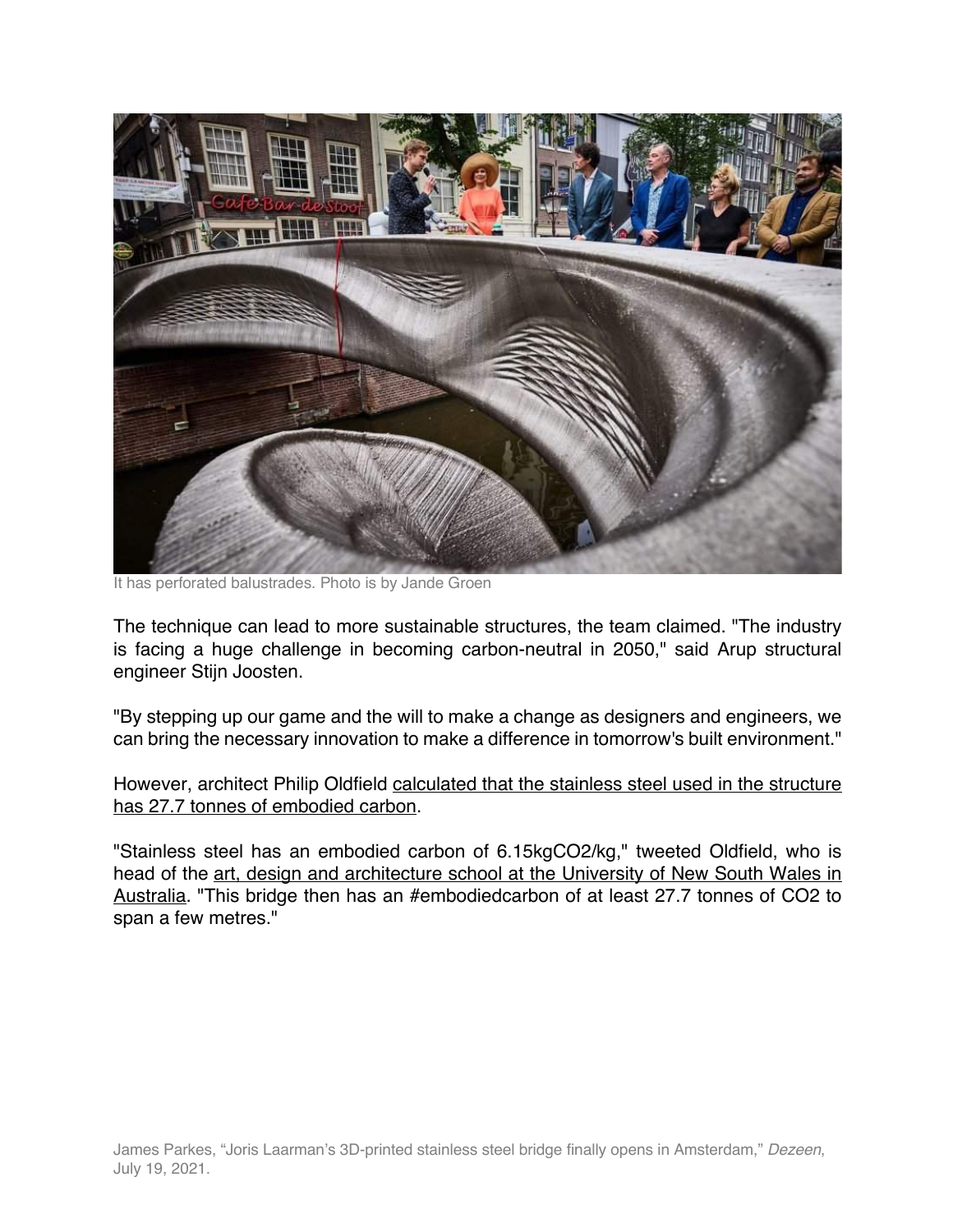

The bridge was fitted with sensors. Photo is by Thijs Wolzak

The Alan Turing Institute and Arup fitted the structure with a network of sensors that allows the bridge to collect data and build a digital twin to keep track of its performance and health.

The digital twin will monitor corrosion, load changes, environmental conditions and pedestrian use in efforts to further data-centric design.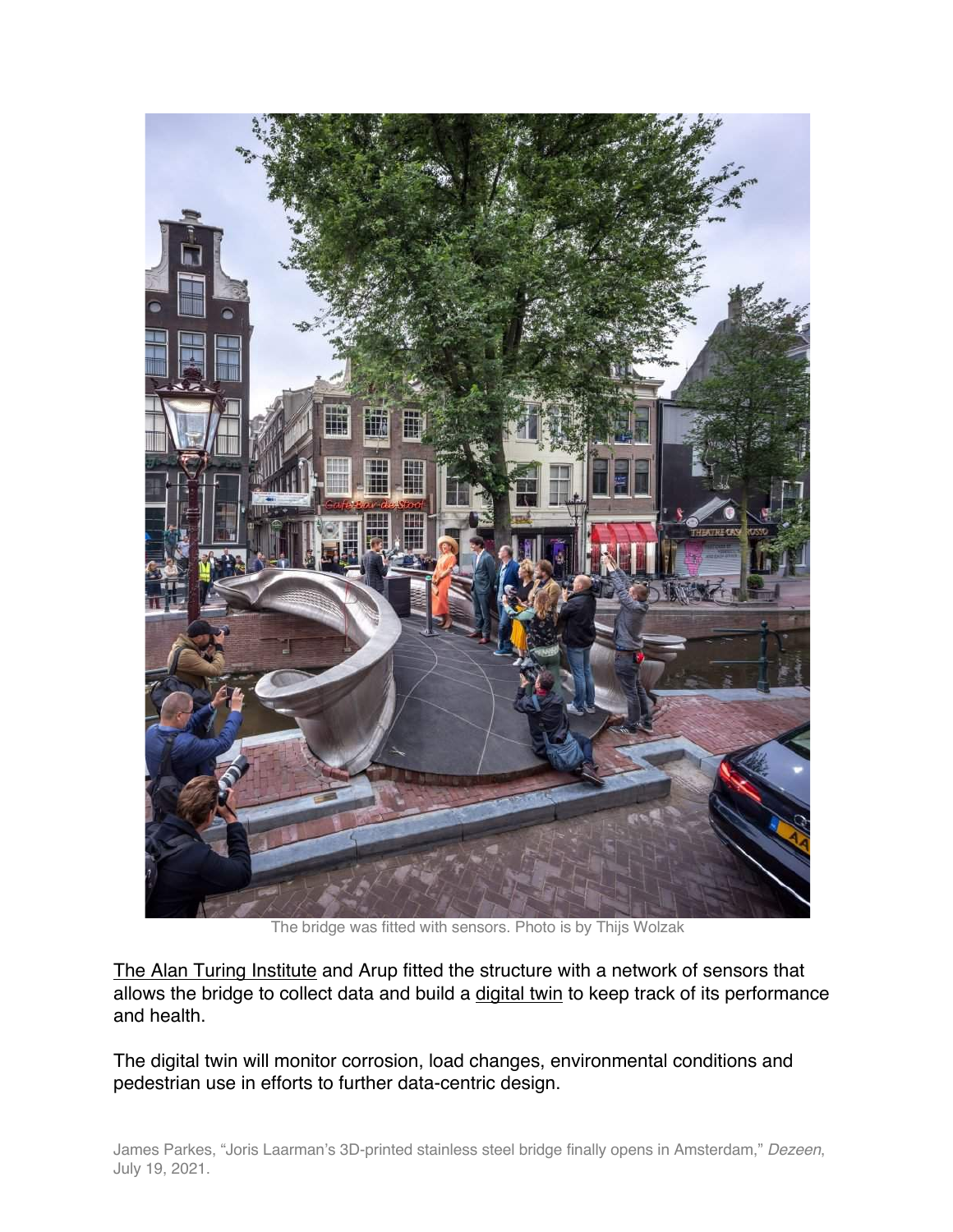

It was made from 4,500 kilograms of stainless steel. Photo is by Thijs Wolzak

Laarman had the idea for the bridge after combining robotic arms with welding machines to create a machine capable of printing furniture. "By adding small amounts of